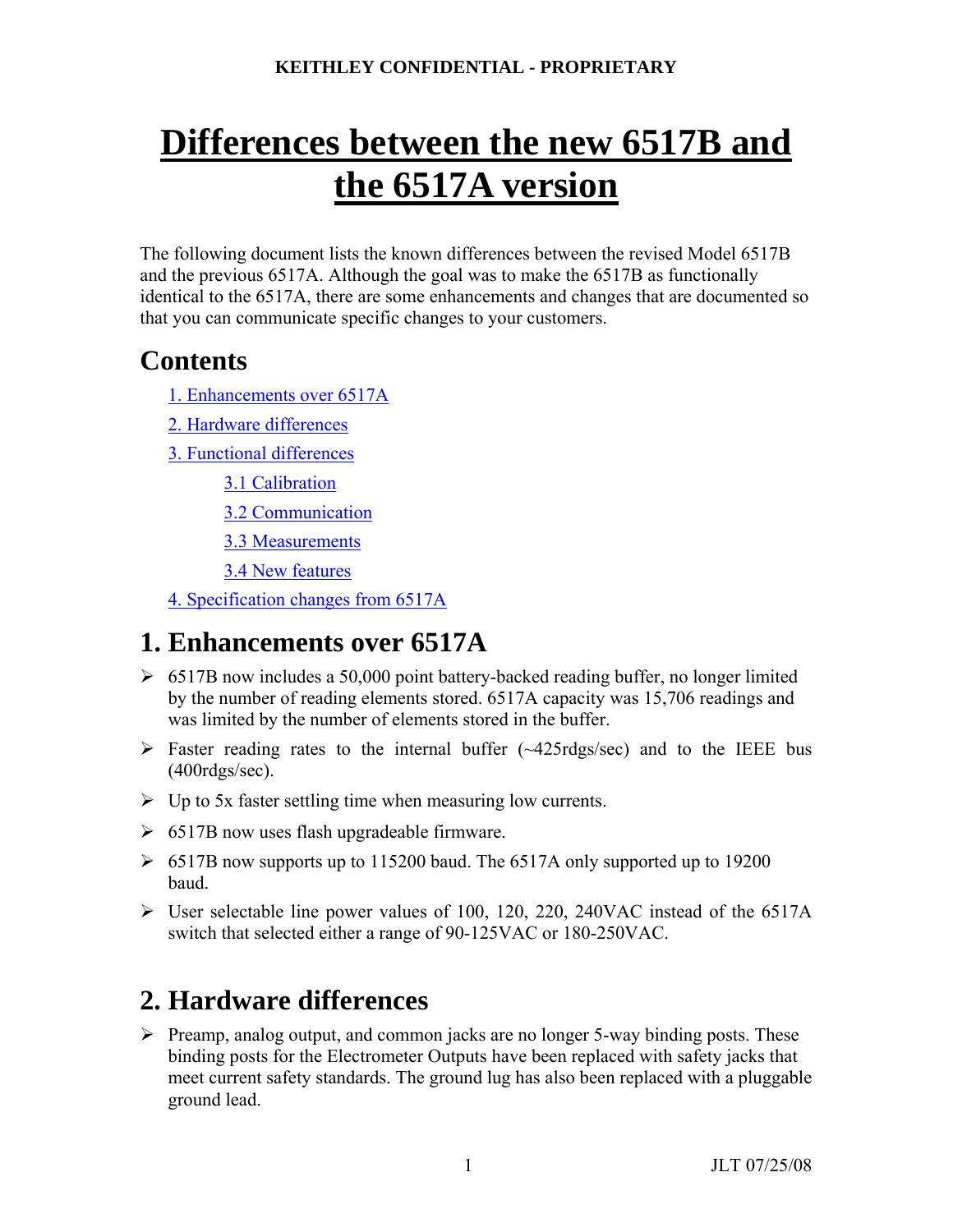- $\triangleright$  The hardware interlock connector has been changed. The 6517B interlock connector has been changed to a 4-pin Phoenix Connector compared to the 4-pin DIN connector on the 6517A. The old connector has been obsoleted. To accommodate the new connector, two new accessories have been added:
	- 6517B-ILC-3: 4-pin Phoenix connector to 4-pin DIN Interlock Cable has been added to support use with the 8009A Resistivity Test Chamber.
	- CS-1305: Interlock Connector
	- The interlock is now a real hardware interlock for the operation of the High Voltage power supply. This is to bring the unit up to the latest safety standards. Note that because of this, the 6517B voltage source will not operate without the interlock whereas the 6517A voltage source would operate without an interlock connection.
- $\triangleright$  The Digital I/O connector has been changed to a DB9 male connection instead of the older mini DIN connector.
- $\triangleright$  External trigger signals are part of the digital I/O connector. Space limitations prohibited the BNC connectors. BNC connectors were redundant and market demands no longer required them.
- $\triangleright$  The main input jack on the rear panel was moved away from the rear panel plastic foot to improve customer accessibility and ease of use.
- $\triangleright$  The voltage source operate indicator is smaller (same design as 6221). For consistency with newer models, the 6517B indicator has been changed to Blue in color (No longer Red) and centered in the right side front panel.
- $\triangleright$  The line voltage selector is now hidden under the left front "foot bracket" that holds the handle onto the box. There was no room on the rear panel to place the switch. The switch allows the selection of 4 different input voltages: 100V / 120V / 220V / 240V, not just 2 as in the 6517A version. The line fuse remains changeable from the rear panel if the instrument.

# **3. Functional differences**

# **3.1 Calibration**

- $\triangleright$  Front panel calibration is no longer supported with the 6517B due to the complexities of the new calibration requirements. A customer front panel calibration would have been very tedious, time consuming, and would have been very easy to make mistakes due to the number of measurements that would have to be entered manually. The customer can still calibrate the unit over the GPIB bus. The 6517B calibration commands are provided in the service manual. Since the front panel calibration is no longer supported, the front panel calibration switch is no longer present. Calibration is now unlocked with a password.
- $\triangleright$  Voltage and current offset calibration is no longer needed outside of normal calibration. The 6517A required this, but was not implemented correctly. The 6517B has an improved voltage and current offset calibration, but requires additional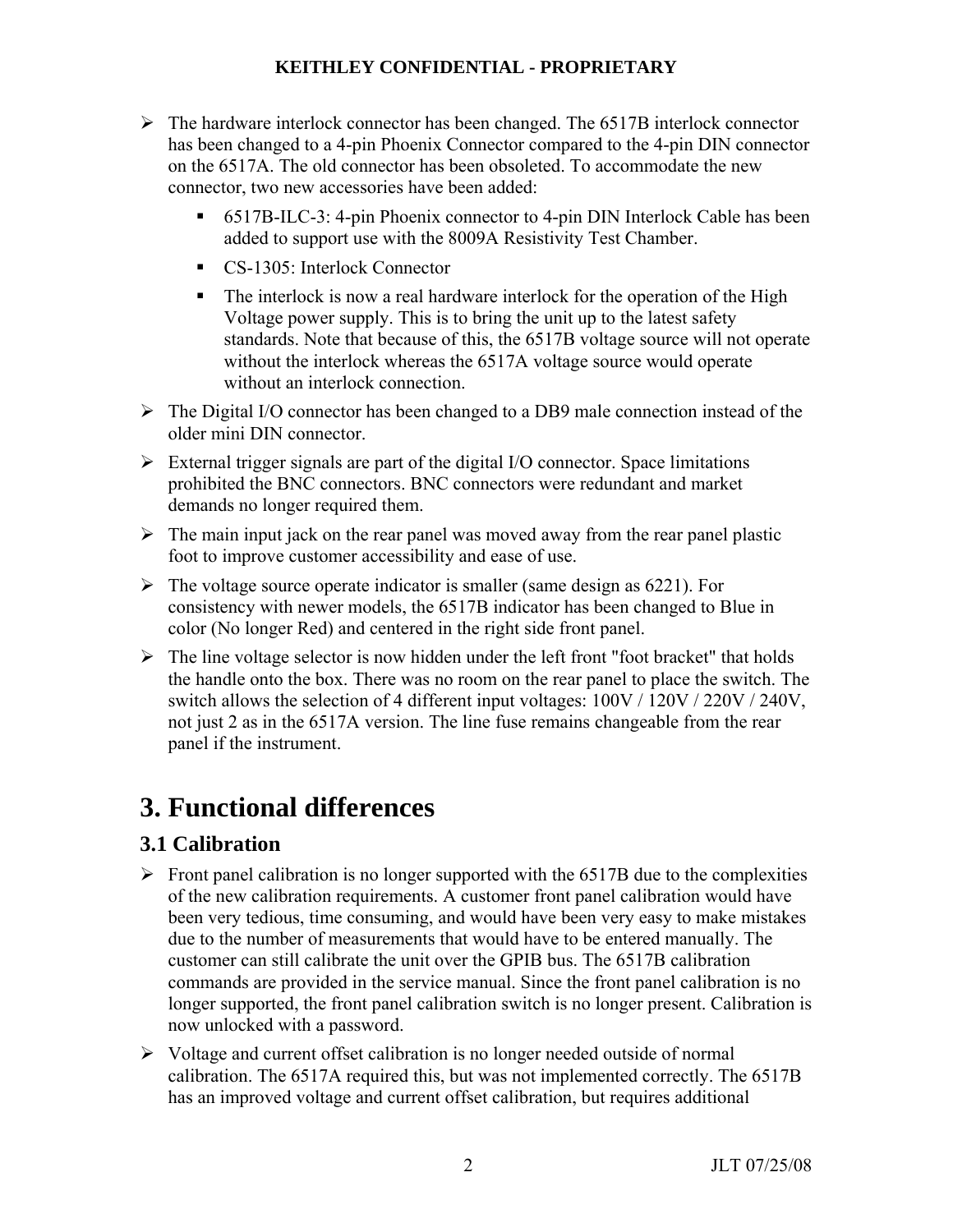equipment. Because of this requirement, the voltage and current offset calibration was removed from the front panel menus as it is no longer necessary for the user to perform this periodically.

# **3.2 Communication**

- $\triangleright$  The original 617 DDC emulation language is no longer supported.
- $\triangleright$  GPIB talk-only mode is no longer supported. This was a little-used feature from the 6517A.
- $\triangleright$  RS-232 parity, data, and stop bit settings are now fixed at N,8,1. There is little need to use anything besides this setting, and the 6517B hardware would have difficulty supporting all the possible settings the 6517A had.

# **3.3 Measurements**

- $\triangleright$  The "Out-Of-Limit" message now applies whenever the input signal exceeds the maximum input range of the A/D, which is approximately 120% of range. The 6517A could show "Underflow" when measuring resistance in this condition, which is confusing. The 6517B manuals have been updated accordingly to include a better description of the Overflow/Out-Of-Limit indications.
- $\triangleright$  Readings can be displayed when ZeroCheck is turned on. This user selectable setting for this functionality is accessed by pressing CONFIG and Z-CHK.
- $\triangleright$  The Zero Check function (when turned on) now presents a 1 MegOhm load to the input terminal (referenced to input low). This was necessary for updated ESD and stability requirements.

# **3.4 New features**

 $\triangleright$  All non-volatile memory can be reset to defaults by the user for data security.

| <b>Section</b> | <b>Spec</b> | <b>Description</b>                                                           | 6517A Spec                                                                | New 6517B Spec                                                                                                        |
|----------------|-------------|------------------------------------------------------------------------------|---------------------------------------------------------------------------|-----------------------------------------------------------------------------------------------------------------------|
| Volts          | <b>NMRR</b> | Legacy spec problem.<br>Need to add line sync<br>on. Placed as a<br>footnote | NMRR: 60dB on 2V,<br>$20V, >55dB$ on 200V, at<br>50Hz or 60Hz $\pm$ 0.1%. | <b>NMRR:</b> 2V and 20V<br>range $> 60$ dB, 200V<br>range $> 55dB$ . 50Hz or<br>$60\text{Hz}^2$<br>$\pm$ Line sync on |

# **Specification changes from 6517A**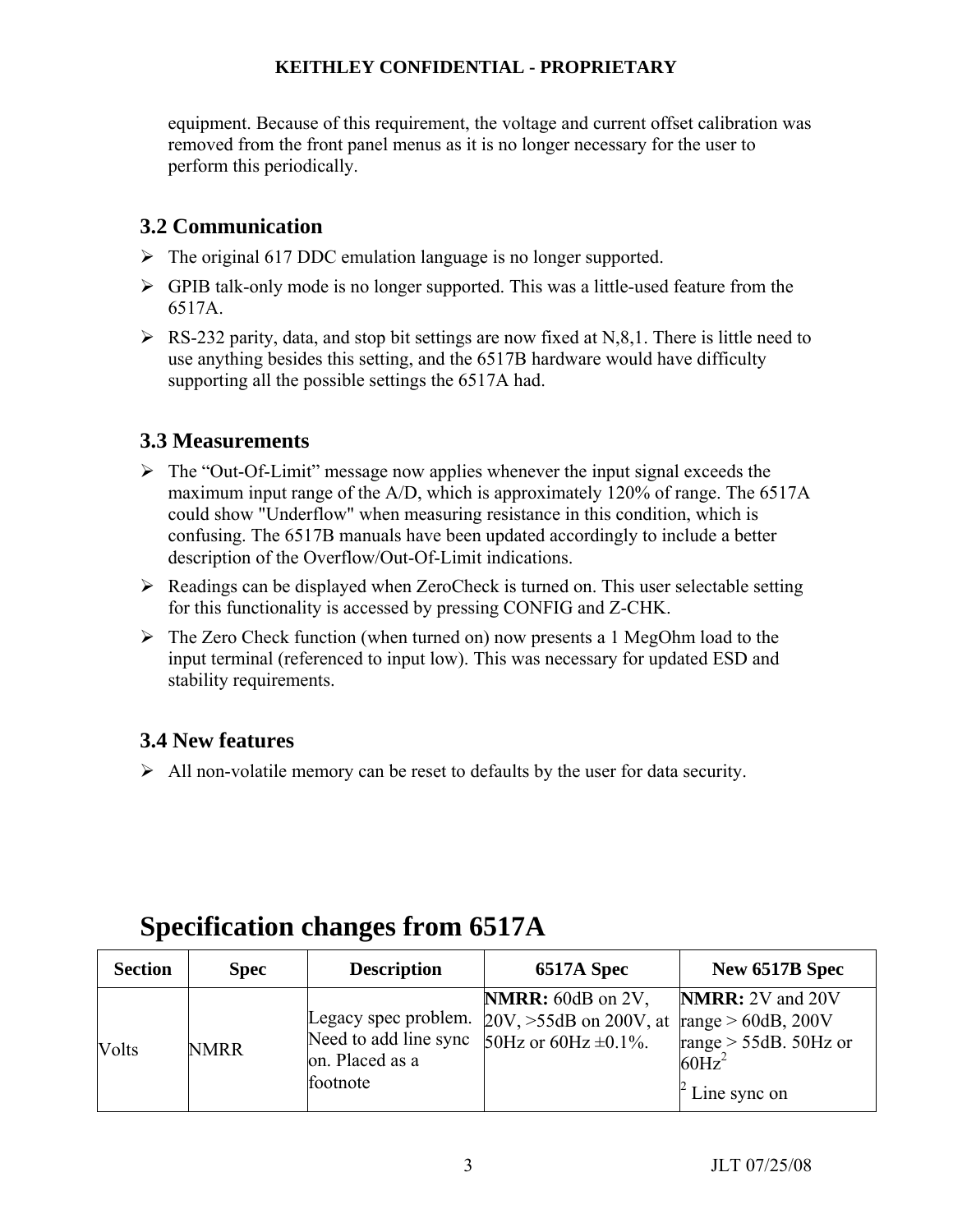| Volts    | Input<br>Impedance                             | Impedance changed<br>from $10M(6517A)$ to<br>1M (6517). Stability<br>check on.                                               | <b>INPUT IMPEDANCE:</b><br>$>$ 200TQin parallel with<br>$20pF, < 2pF$ guarded<br>improvement with zero (10MQwith zero check<br>on).                                                                                                                               | <b>INPUT IMPEDANCE:</b><br>$>$ 200TΩ in parallel with<br>$20pF, < 2pF$ guarded<br>$(1M\Omega)$ with zero check<br>on).                                                                                                                                    |
|----------|------------------------------------------------|------------------------------------------------------------------------------------------------------------------------------|-------------------------------------------------------------------------------------------------------------------------------------------------------------------------------------------------------------------------------------------------------------------|-----------------------------------------------------------------------------------------------------------------------------------------------------------------------------------------------------------------------------------------------------------|
| Current  | <b>Input Bias</b><br>Current                   | Spec intended for<br>lowest current range<br>only. Added<br>clarification to indicate $0.5 fA$ <sup>o</sup> C.<br>20pA range | <b>INPUT BIAS</b><br><b>CURRENT:</b><br><3fA at TCAL.<br>Temperature coefficient $=$ $\leq$ 3fA at Tcal.                                                                                                                                                          | <b>INPUT BIAS</b><br><b>CURRENT:</b><br>Temperature coefficient $=$<br>$0.5fA$ /°C, 20pA range                                                                                                                                                            |
| Current  | <b>Input Bias</b><br><b>Current Noise</b>      | Spec intended for<br>lowest current range<br>only. Added<br>20pA range                                                       | <b>INPUT BIAS</b><br><b>CURRENT NOISE:</b><br>$\leq$ 750aA p-p (capped<br>input), $0.1$ Hz to<br>10Hz bandwidth,<br>clarification to indicate damping on. Digital filter Digital filter = 40<br>$=$ 40 readings.                                                  | <b>INPUT BIAS</b><br><b>CURRENT NOISE:</b><br>$<$ 750aA p-p (capped<br>input), 0.1Hz to 10Hz<br>bandwidth, damping on.<br>readings, 20pA range                                                                                                            |
| Current  | Input voltage<br>burden at Tcal<br>$\pm 1$ °C: | Voltage burden fails<br>on 20mA range for<br>both 6517A and<br>6517B. Changed from<br>$\leq 4mV$ to $\leq 5mV$               | <b>INPUT VOLTAGE</b><br><b>BURDEN</b> at TCAL<br>$\pm 1^{\circ}$ C:<br>$\leq$ 20µV on 20pA, 2nA,<br>$20nA$ , $2\mu A$ , $20\mu A$ ranges.<br>$<$ 100 $\mu$ V on 200pA,<br>200nA, 200µA ranges.<br>$\langle 2mV \rangle$ on $2mA$<br>range. <4mV on 20mA<br>range. | <b>INPUT VOLTAGE</b><br><b>BURDEN</b> at TCAL<br>$\pm 1^{\circ}$ C:<br>$\leq$ 20µV on 20pA, 2nA,<br>$20nA$ , $2\mu A$ , $20\mu A$ ranges.<br>$<$ 100 $\mu$ V on 200pA,<br>$200nA$ , $200\mu A$ ranges.<br>$\leq$ 2mV on 2mA range.<br><5mV on 20mA range. |
| Current  | <b>NMRR</b>                                    | Legacy spec problem.<br>Need to add line sync<br>on. Placed as a<br>footnote                                                 | <b>NMRR:</b> $>95dB$ on pA,<br>ranges at 50Hz or 60Hz<br>$\pm 0.1\%$ .                                                                                                                                                                                            | $NMRR$ : $>60dB$ on all<br>60dB on nA, $\mu$ A, and mA ranges at 50Hz or 60Hz. <sup>2</sup><br>Line sync on                                                                                                                                               |
| Coulombs | Input bias<br>current                          | Spec intended for<br>lowest charge range<br>only. Added<br>clarification to indicate<br>2nC range                            | <b>INPUT BIAS</b><br><b>CURRENT:</b><br><4fA at TCAL.<br>$0.5fA$ <sup>o</sup> C.                                                                                                                                                                                  | <b>INPUT BIAS</b><br><b>CURRENT:</b><br>$\leq$ 4fA at T <sub>CAL</sub> .<br>Temperature coefficient = Temperature coefficient =<br>$0.5fA$ <sup>o</sup> C, 2nC range                                                                                      |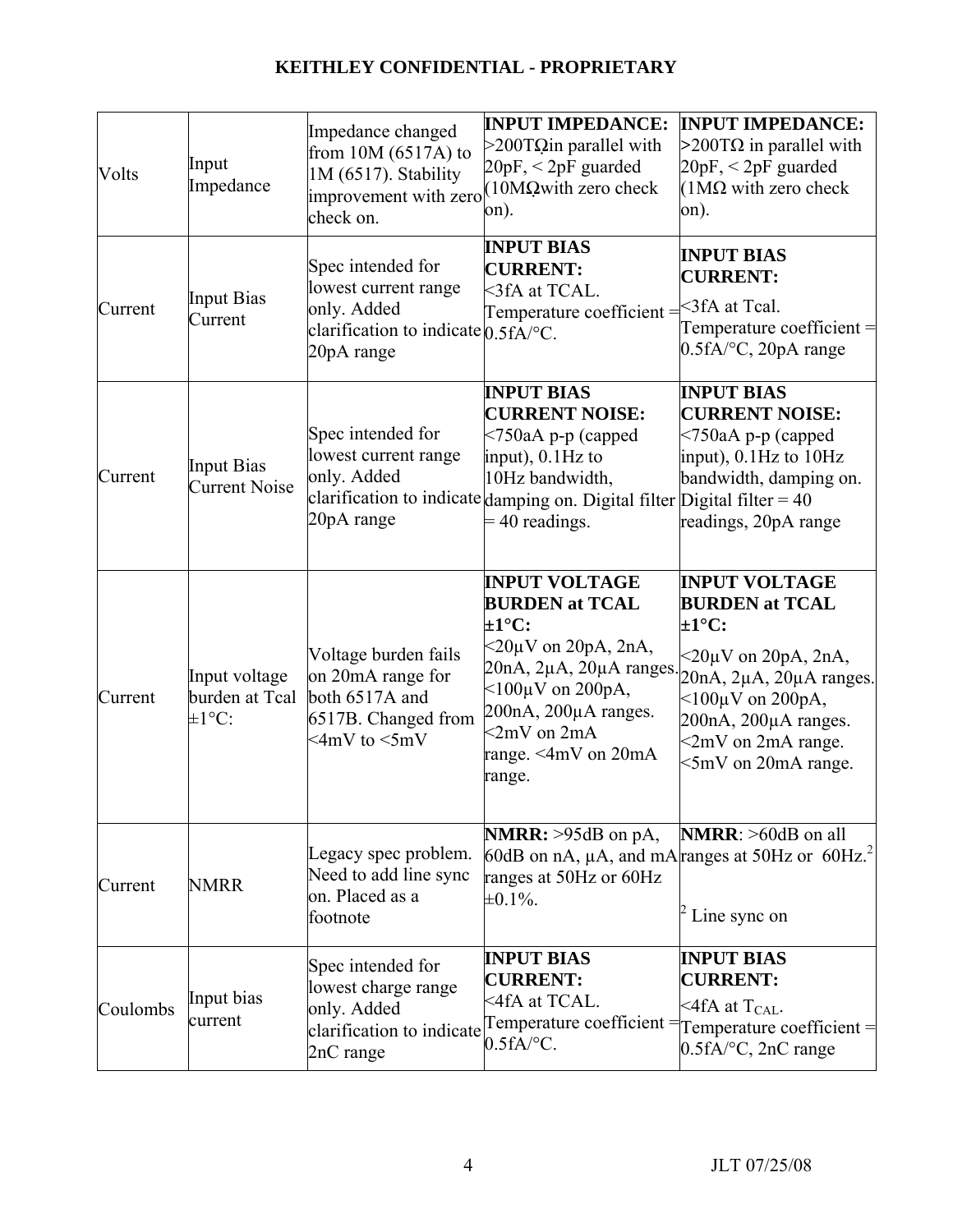| Ohms              | Preamp<br><b>Settling Time</b> | Added an additional<br>statement to indicate<br>the need for additional<br>settling based on the<br>characteristics of the<br>load.                                                                                         | <b>Preamp settling time:</b><br>Add voltage source<br>settling time to preamp<br>settling time in Amps<br>specification.                                                                          | <b>Preamp settling time:</b><br>Add voltage source<br>settling time to preamp<br>settling time in Amps<br>specification. Ranges<br>over 20Gohm require<br>additional settling based<br>on the characteristics of<br>the load.   |
|-------------------|--------------------------------|-----------------------------------------------------------------------------------------------------------------------------------------------------------------------------------------------------------------------------|---------------------------------------------------------------------------------------------------------------------------------------------------------------------------------------------------|---------------------------------------------------------------------------------------------------------------------------------------------------------------------------------------------------------------------------------|
| Voltage<br>Source | Maximum<br>output current      | Changed "active"<br>current limit" to<br>'hardware short circuit<br>protection" to help<br>clarify that spec is<br>intended to limit<br>current for a DUT<br>short. It is not intended<br>to be a SMU current<br>compliance | <b>MAXIMUM OUTPUT</b><br><b>CURRENT:</b><br>$\pm 10$ mA; active current<br>limit at $\leq$ 11.5mA for<br>100V range.<br>$\pm 1$ mA; active current<br>limit at $\leq 1.15$ mA for<br>1000V range. | <b>MAXIMUM OUTPUT</b><br><b>CURRENT:</b><br>100V Range: $\pm 10$ mA,<br>hardware short circuit<br>protection at $\leq 14 \text{mA}$<br>1000V Range: $\pm 1$ mA,<br>hardware short circuit<br>protection at $\leq 1.4 \text{mA}$ |
| Voltage<br>Source | Maximum<br>output current      | Range of maximum<br>output current needs to<br>be widened from<br>10mA-11.5mA to<br>10mA-14mA to better<br>ensure the 10mA limit<br>can be reached over<br>the entire<br>programmable voltage<br>source range.              | <b>MAXIMUM OUTPUT</b><br><b>CURRENT:</b><br>$\pm 10$ mA; active current<br>limit at $\leq$ 11.5mA for<br>100V range.<br>$\pm 1$ mA; active current<br>limit at $\leq 1.15$ mA for<br>1000V range. | <b>MAXIMUM OUTPUT</b><br><b>CURRENT:</b><br>100V Range: $\pm 10$ mA,<br>hardware short circuit<br>protection at $\leq 14 \text{mA}$<br>1000V Range: $\pm 1$ mA,<br>hardware short circuit<br>protection at $\leq 1.4$ mA        |
| Voltage<br>Source | Noise:                         | Changed noise spec to<br>a "typical" spec over a<br>specific frequency<br>range                                                                                                                                             | <b>NOISE:</b><br>$\leq 150 \mu V$ p-p from 0.1Hz $10 Hz - 20 MHz$<br>to 10Hz for 100V range.<br>$\leq$ 1.5mV p-p from 0.1Hz<br>to 10Hz for 1000V range.                                           | <b>NOISE</b> (Typical):<br>$100V$ range: $\leq 2.6$ , Vrms,<br>$<$ 16m $V$ pp<br>1000V range:<br>$<$ 2.9mVrms, $<$ 21mVpp                                                                                                       |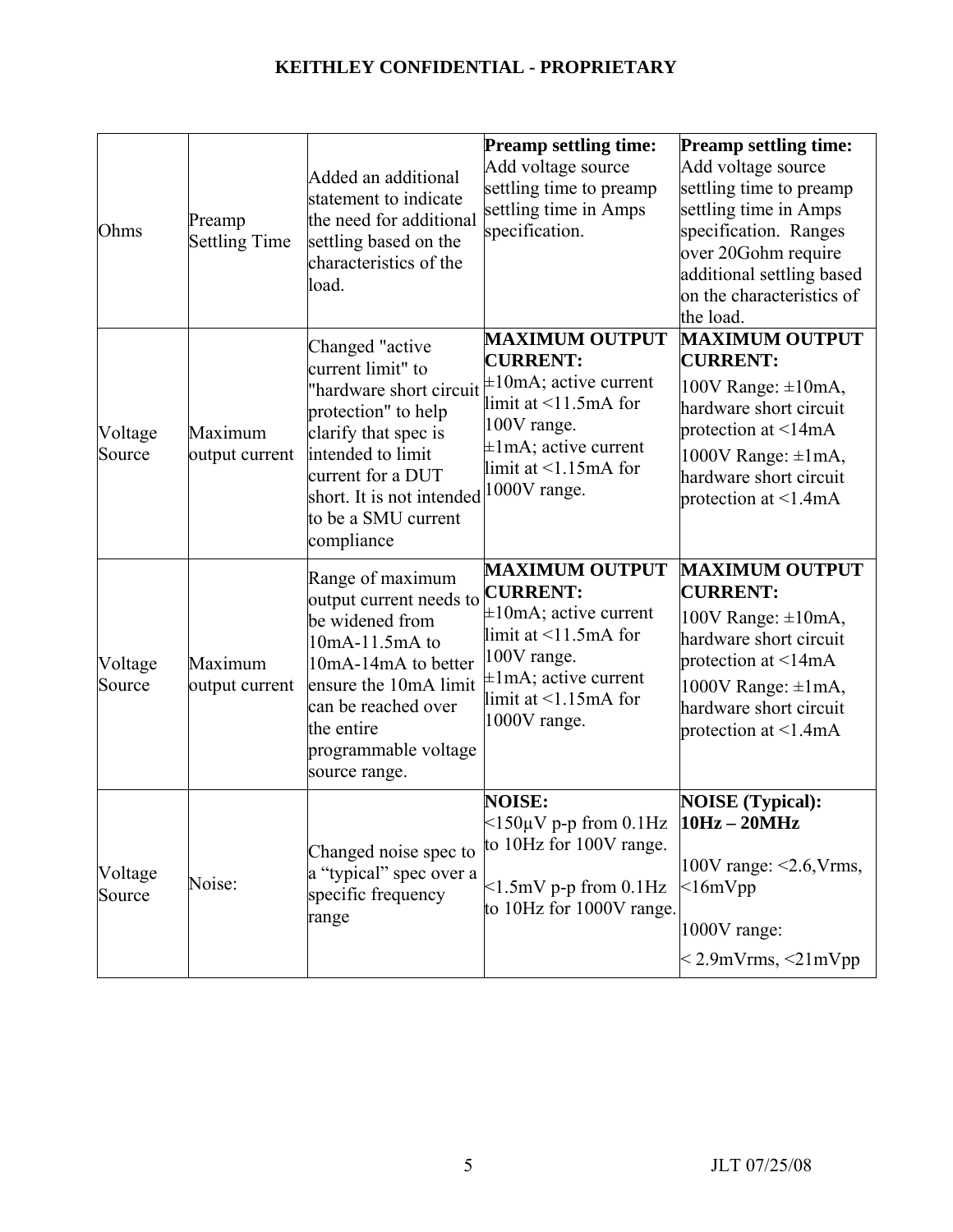| <b>IEEE-488</b><br>Bus<br>ImplementaCommands<br>tion          | Multiline                            | Removed, older IEEE<br>standard information<br>that is no longer on<br>new specifications.<br>Changed for<br>consistency with new<br>models       | <b>MULTILINE</b><br><b>COMMANDS: DCL,</b><br>LLO, SDC, GET, GTL,<br>UNT, UNL,<br>SPE, SPD.                  |                                                           |
|---------------------------------------------------------------|--------------------------------------|---------------------------------------------------------------------------------------------------------------------------------------------------|-------------------------------------------------------------------------------------------------------------|-----------------------------------------------------------|
| <b>IEEE-488</b><br><b>Bus</b><br>tion                         | Implementa <sup>Implementation</sup> | Removed DDC, no<br>longer supported                                                                                                               | <b>IMPLEMENTATION: IMPLEMENTATION:</b><br>1993); DDC (IEEE-<br>488.1).                                      | SCPI (IEEE-488.2, SCPI-SCPI (IEEE-488.2, SCPI-<br>1999.0) |
| <b>IEEE-488</b><br><b>Bus</b><br>ImplementaCommands<br>tion   | Uniline                              | <b>Removed older IEEE</b><br>standard information<br>that is no longer on<br>new specifications.<br>Changed for<br>consistency with new<br>models | <b>UNILINE</b><br><b>COMMANDS: IFC,</b><br>REN, EOI, SRQ, ATN.                                              |                                                           |
| <b>IEEE-488</b><br><b>Bus</b><br>Implementa Functions<br>tion | Interface                            | <b>Removed older IEEE</b><br>standard information<br>that is no longer on<br>new specifications.<br>Changed for<br>consistency with new<br>models | <b>INTERFACE</b><br><b>FUNCTIONS: SH1,</b><br>AH1, T5, TE0, L4, LE0,<br>SR1, RL1, PP0,<br>DC1, DT1, C0, E1. |                                                           |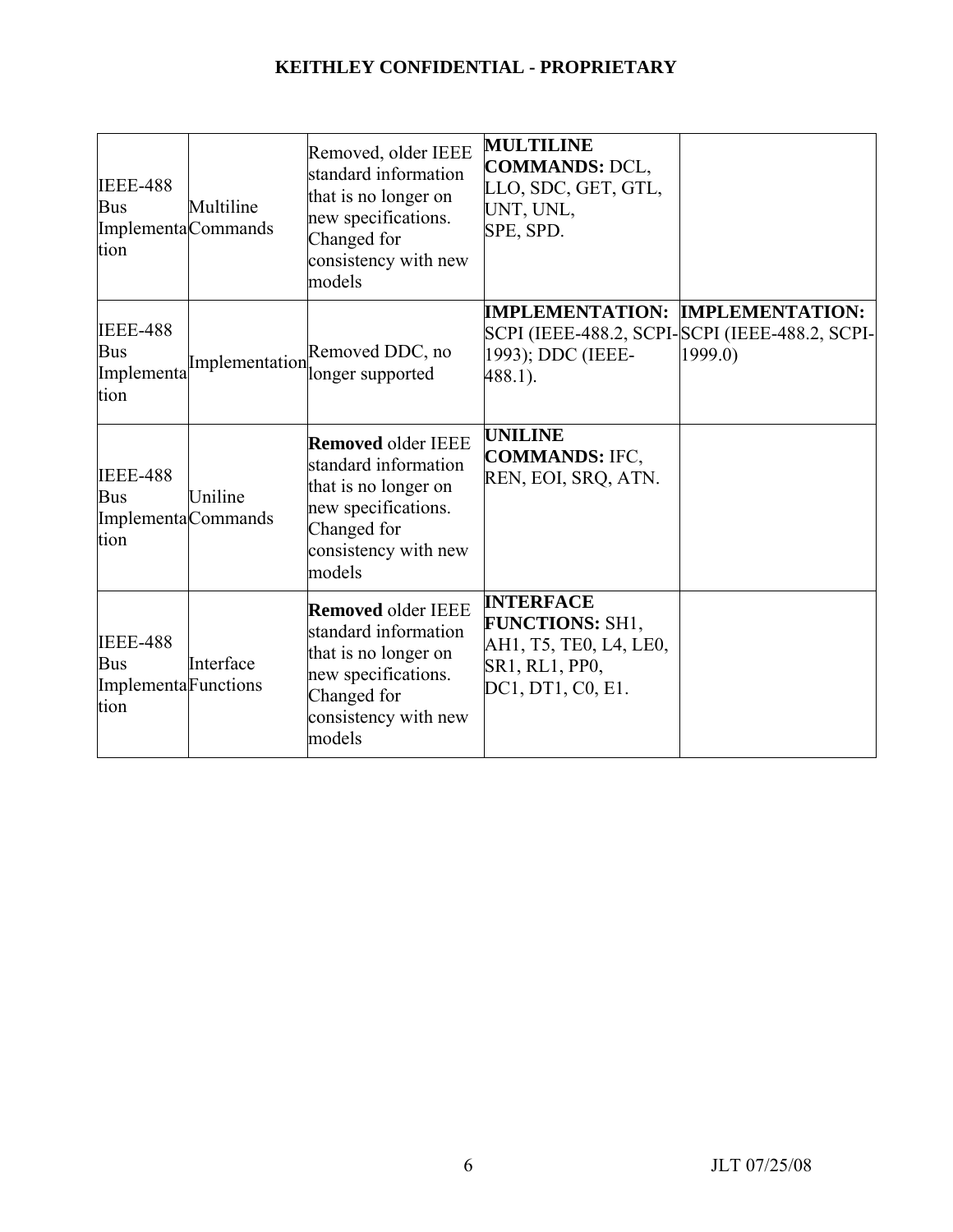| <b>IEEE-488</b><br><b>Bus</b><br>Implementa Parameters<br>tion | Programmable                        | <b>Removed older IEEE</b><br>standard information<br>that is no longer on<br>new specifications.<br>Changed for<br>consistency with new<br>models               | <b>PROGRAMMABLE</b><br><b>PARAMETERS:</b><br>Function, Range, Zero<br>Check, Zero<br>Suppress, EOI (DDC<br>mode only), Trigger,<br>Terminator (DDC mode<br>only), 100-Reading<br>Storage (DDC mode),<br>15706 Max. Reading<br>Storage (SCPI mode),<br>Calibration (SCPI mode<br>only), V-Source<br>Output, Display Format,<br>SRQ, Status (including<br>V-Source I-Limit),<br>Output Format, Guard. |                                                                                                                                                                             |
|----------------------------------------------------------------|-------------------------------------|-----------------------------------------------------------------------------------------------------------------------------------------------------------------|-----------------------------------------------------------------------------------------------------------------------------------------------------------------------------------------------------------------------------------------------------------------------------------------------------------------------------------------------------------------------------------------------------|-----------------------------------------------------------------------------------------------------------------------------------------------------------------------------|
| <b>IEEE-488</b><br><b>Bus</b><br>Implementa<br>tion            |                                     | <b>Removed older IEEE</b><br>standard information<br>that is no longer on<br>Address Modes new specifications.<br>Changed for<br>consistency with new<br>models | <b>ADDRESS MODES:</b><br>TALK ONLY and<br>ADDRESSABLE.                                                                                                                                                                                                                                                                                                                                              |                                                                                                                                                                             |
| <b>IEEE-488</b><br><b>Bus</b><br>tion                          | RS-232<br>ImplementalImplementation | Added new baud rates. Baud Rates: 300,<br>38.4k, 57.6k and<br>115.2k                                                                                            | <b>RS-232</b><br><b>IMPLEMENTATION:</b><br><b>Supports: SCPI 1991.0.</b><br>600, 1200, 2400, 4800,<br>9600, 19.2k.                                                                                                                                                                                                                                                                                  | <b>RS-232</b><br><b>IMPLEMENTATION::</b><br><b>Supports: SCPI 1991.0.</b><br><b>Baud Rates: 300, 600,</b><br>1200, 2400, 4800, 9600,<br>19.2k, 38.4k, 57.6k, and<br>115.2k. |
| <b>IEEE-488</b><br><b>Bus</b><br>Implementa<br>tion            | Protocols                           | Changed protocols to<br>flow control                                                                                                                            | <b>PROTOCOLS:</b><br>Xon/Xoff, 7- or 8-bit<br>ASCII, parity-<br>odd/even/none.                                                                                                                                                                                                                                                                                                                      | <b>FLOW CONTROL:</b><br>none, Xon/Xoff.                                                                                                                                     |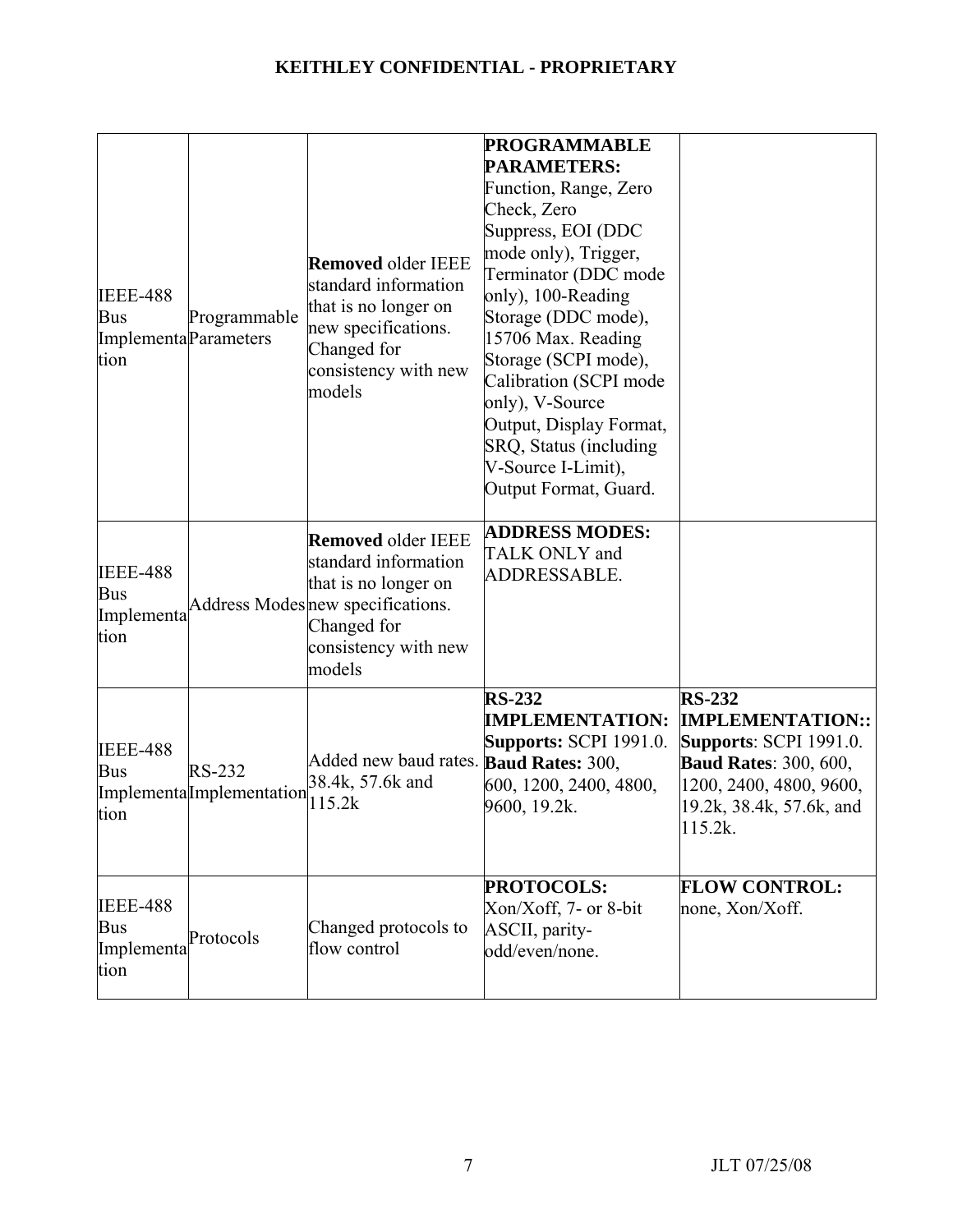| General | Isolation           | Changed from 10^10<br>in parallel with 500pF<br>to $10^{\text{A}}10, \le 500$ pF" for<br>better indication of<br>what the user should<br>expect to see. Also for<br>consistency with new<br>models | <b>ISOLATION</b> (Meter<br><b>COMMON</b> to chassis):<br>Typically $1010\Omega$ in<br>parallel with 500pF.                                                                                              | <b>ISOLATION</b> (Meter<br><b>COMMON</b> to chassis):<br>$>10^{10} \Omega < 500 \mathrm{pF}$                                             |
|---------|---------------------|----------------------------------------------------------------------------------------------------------------------------------------------------------------------------------------------------|---------------------------------------------------------------------------------------------------------------------------------------------------------------------------------------------------------|------------------------------------------------------------------------------------------------------------------------------------------|
| General | 2V Analog<br>Output | Legacy spec issue.<br>Change ohms from<br>non inverting to<br>inverting. Both 6517A<br>and $6517B$ operate per $\vert_{\text{Amps}}$ or Coulombs.<br>the change                                    | 2V ANALOG<br><b>OUTPUT:</b> 2V for full<br>range input. Non-<br>inverting in Volts<br>and Ohms modes,<br>inverting when measuring Amps, Ohms or<br>Output impedance $10k\Omega$ . impedance $10k\Omega$ | 2V ANALOG<br><b>OUTPUT: 2V</b> for full<br>range input. Non-<br>inverting in Volts mode,<br>inverting when measuring<br>Coulombs. Output |
| General | <b>EMC</b>          | Change to reflect new<br>standard tested to                                                                                                                                                        | <b>EMC:</b> Conforms to<br>European Union<br>Directive 89/336/EEC.                                                                                                                                      | <b>EMC:</b> Conforms to<br>European Union<br>Directive 89/336/EEC,<br>EN 61326-1.                                                        |
| General | Safety              | Change to reflect new<br>standard tested to                                                                                                                                                        | <b>SAFETY:</b> Conforms to<br>European Union<br>Directive 73/23/EEC<br>(meets<br>EN61010-1/IEC 1010).                                                                                                   | <b>SAFETY: Conforms to</b><br>European Union<br>Directive 73/23/EEC, EN<br>$61010 - 1.$                                                  |
| General | Reading<br>Storage  | Changed to 50k in<br>SCPI to reflect new<br>memory capacity,<br>removed DDC since it<br>is no longer supported                                                                                     | <b>READING STORAGE: READING STORAGE:</b><br>100 readings (DDC<br>mode), 15706 max.<br>readings<br>(SCPI mode).                                                                                          | 50,000.                                                                                                                                  |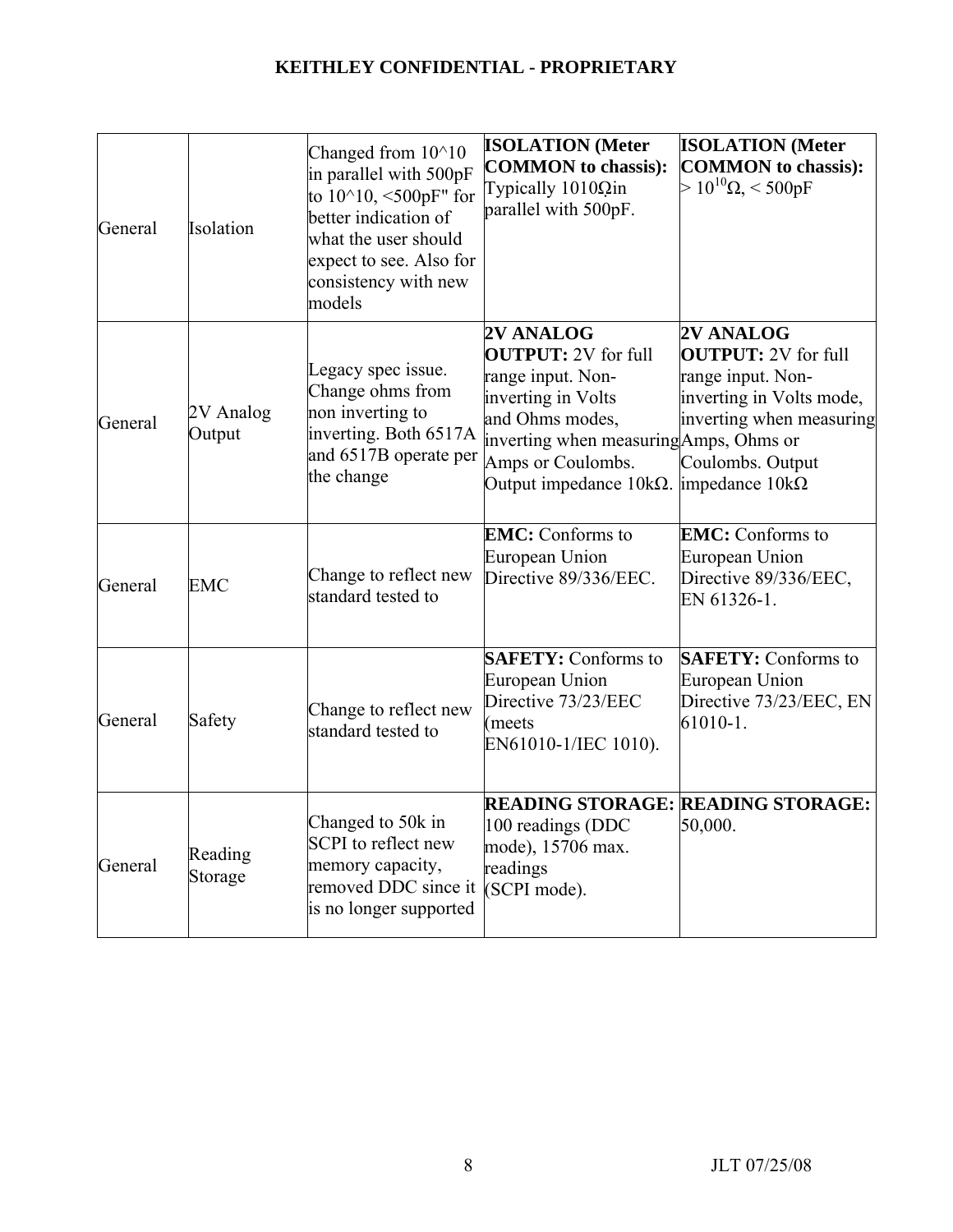| General | <b>Reading Rate</b> | Changed to reflect<br>speed increase with<br>new circuitry.                        | <b>READING RATE:</b><br>To internal buffer: 125<br>readings/second <sup>1</sup><br>To IEEE-488 bus: 115<br>readings/second <sup>1,2</sup><br>Bus transfer: 2500<br>readings/second <sup>2</sup> | <b>READING RATE:</b><br>To internal buffer: 425<br>readings/second <sup>1</sup><br>To IEEE-488 bus: 400<br>readings/second <sup>1,2</sup><br>Bus transfer: 3300<br>readings/second <sup>2</sup> |
|---------|---------------------|------------------------------------------------------------------------------------|-------------------------------------------------------------------------------------------------------------------------------------------------------------------------------------------------|-------------------------------------------------------------------------------------------------------------------------------------------------------------------------------------------------|
|         |                     |                                                                                    | $(1)$ 0.01 PLC, digital<br>filters off, front panel off, $(1)$ 0.01 PLC, digital<br>temperature + RH off.<br>(2) Binary transfer mode.                                                          | filters off, front panel off,<br>temperature $+ RH$ off,<br>Line Sync Off.                                                                                                                      |
|         |                     |                                                                                    |                                                                                                                                                                                                 | (2) Binary transfer mode                                                                                                                                                                        |
| General | Altitude            | Added due to new<br>safety requirements                                            |                                                                                                                                                                                                 | <b>ALTITUDE:</b><br>Maximum 2000 meters<br>above sea level per<br>EN61010-1.                                                                                                                    |
| General | Power               | Added user selectable<br>ranges, new standard<br>requires 4 taps instead<br>of two | <b>POWER:</b><br>105-125V or 210-250V<br>(external switch<br>selected), 90-110V<br>(internal switch selected),<br>50-60Hz, 50VA.                                                                | <b>POWER:</b><br>User selectable 100, 120,<br>220, 240VAC $+/-10\%$ ;<br>50/60Hz, 100VA Max.                                                                                                    |
| General | Power               | Changed VA to<br>indicate level for the<br>new model                               | <b>POWER:</b><br>105-125V or 210-250V<br>(external switch<br>selected), $90-110V$<br>(internal switch selected),<br>50-60Hz, 50VA.                                                              | <b>POWER:</b><br>User selectable 100, 120,<br>220, 240VAC, 50/60Hz,<br>100VA Max.                                                                                                               |
| General | Net Weight          | Changed to reflect<br>weight of new model                                          | <b>Net Weight:</b><br>$4.6 \text{ kg}$ ( $410.1 \text{ lbs}$ ).                                                                                                                                 | <b>Net Weight:</b><br>5.4 kg (11.8 lbs).                                                                                                                                                        |
| General | Shipping<br>Weight  | Changed to reflect<br>weight of new model                                          | <b>Shipping Weight:</b><br>$\approx$ 9.5 kg ( $\approx$ 21 lbs).                                                                                                                                | <b>Shipping Weight:</b><br>$6.9$ kg $(15.1$ lbs).                                                                                                                                               |